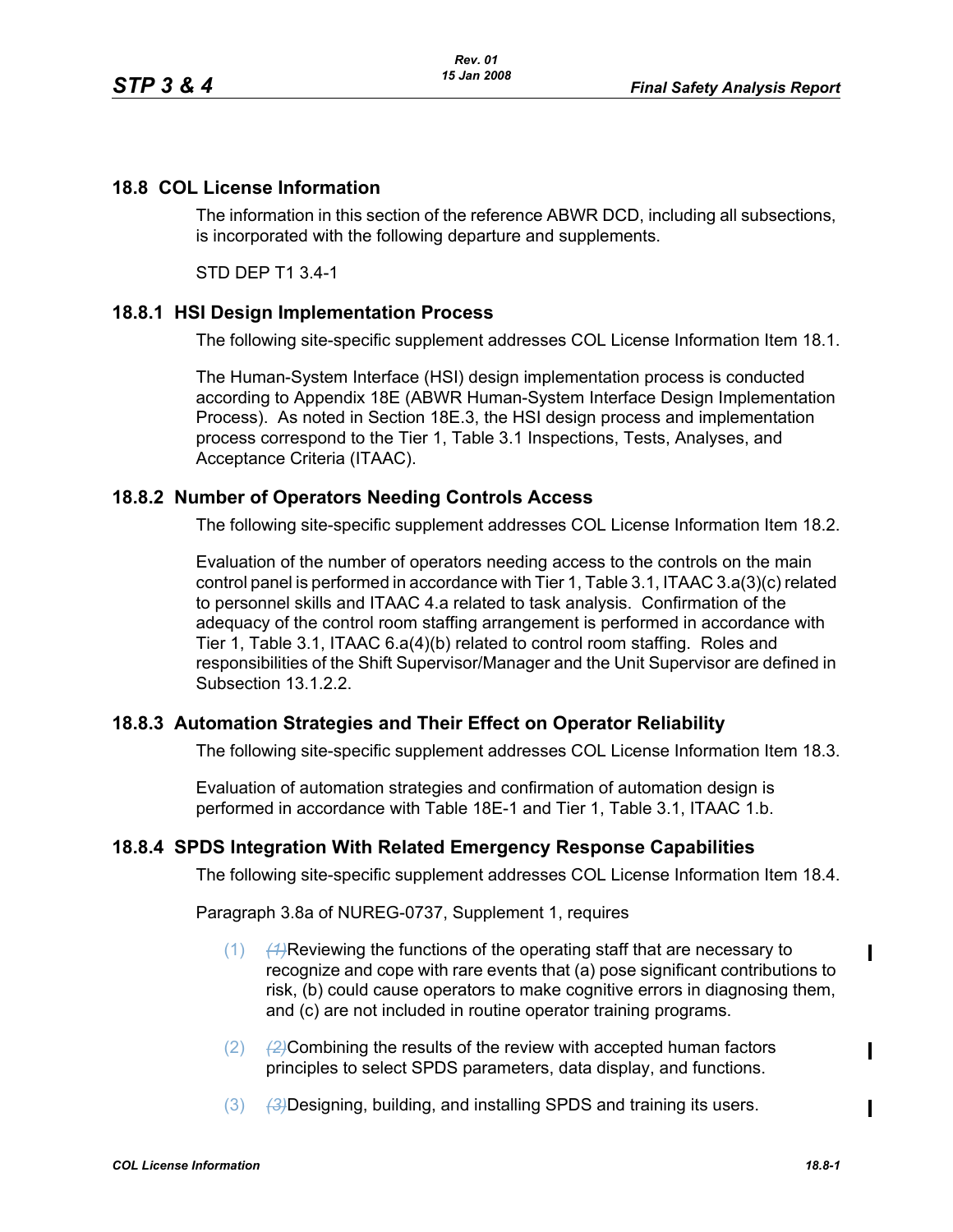Reviewing the functions of the operating staff considers insights from probabilistic risk assessment and human reliability analysis and is performed in accordance with Tier 1, Table 3.1, ITAAC 4 related to task analyses. Selection of safety parameter display system (SPDS) parameters, data display, and functions, including incorporation of the SPDS function as part of the plant status summary information on the large display panel (Subsection 18.4.2.1, Item 14), is performed in accordance with Tier 1, Table 3.1, ITAAC 5 related to HSI design. SPDS training is an integral part of control room operator training and identification of training needs is performed in accordance with Tier 1, Table 3.1, ITAAC 1.b(3) related to training.

### **18.8.5 Standard Design Features Design Validation**

The following site-specific supplement addresses COL License Information Item 18.5.

Validation of the main control room standard design features is performed in accordance with Tier 1, Table 3.1, ITAAC 6.

### **18.8.6 Remote Shutdown System Design Evaluation**

The following site-specific supplement addresses COL License Information Item 18.6.

Evaluation of reliability, and confirmation of design adequacy, of the Remote Shutdown System is performed in accordance with Tier 1, Table 3.1, ITAAC 1.b(3) related to training, ITAAC 6.a(2)(a) related to validating equipment hardware and software-driven functions, and ITAAC 6.a(6) related to performance measures.

# **18.8.7 Local Valve Position Indication**

The following site-specific supplement addresses COL License Information Item 18.7.

Valve position indication (VPI) requirements, including monitoring that satisfies Regulatory Guide 1.47, are met as discussed in Subsection 1A.2.18 and Subsection 7.1.2. Power-operated valves and manually operated valves are required to have a positive, mechanical indication of the valve's overall position which can be determined by direct observation at the valve without instruments or power. The local VPI requirements are imposed at a project-level and a component-level. A project-level design manual imposes requirements for standard HSI practice and NUREG-0700 compliance from system designers and specifiers of local control stations involving local VPI. Valve manufacturers are required to certify that valves meet valve procurement specifications, and valves and shop drawings are QA inspected for compliance with local VPI requirements.

# **18.8.8 Operator Training**

The following site-specific supplement addresses COL License Information Item 18.8.

An operator training program that meets the requirements of 10 CFR 50 is addressed in Section 13.2. Identification of personnel training needs is performed in accordance with Tier 1, Table 3.1, ITAAC 1.b(3) related to training.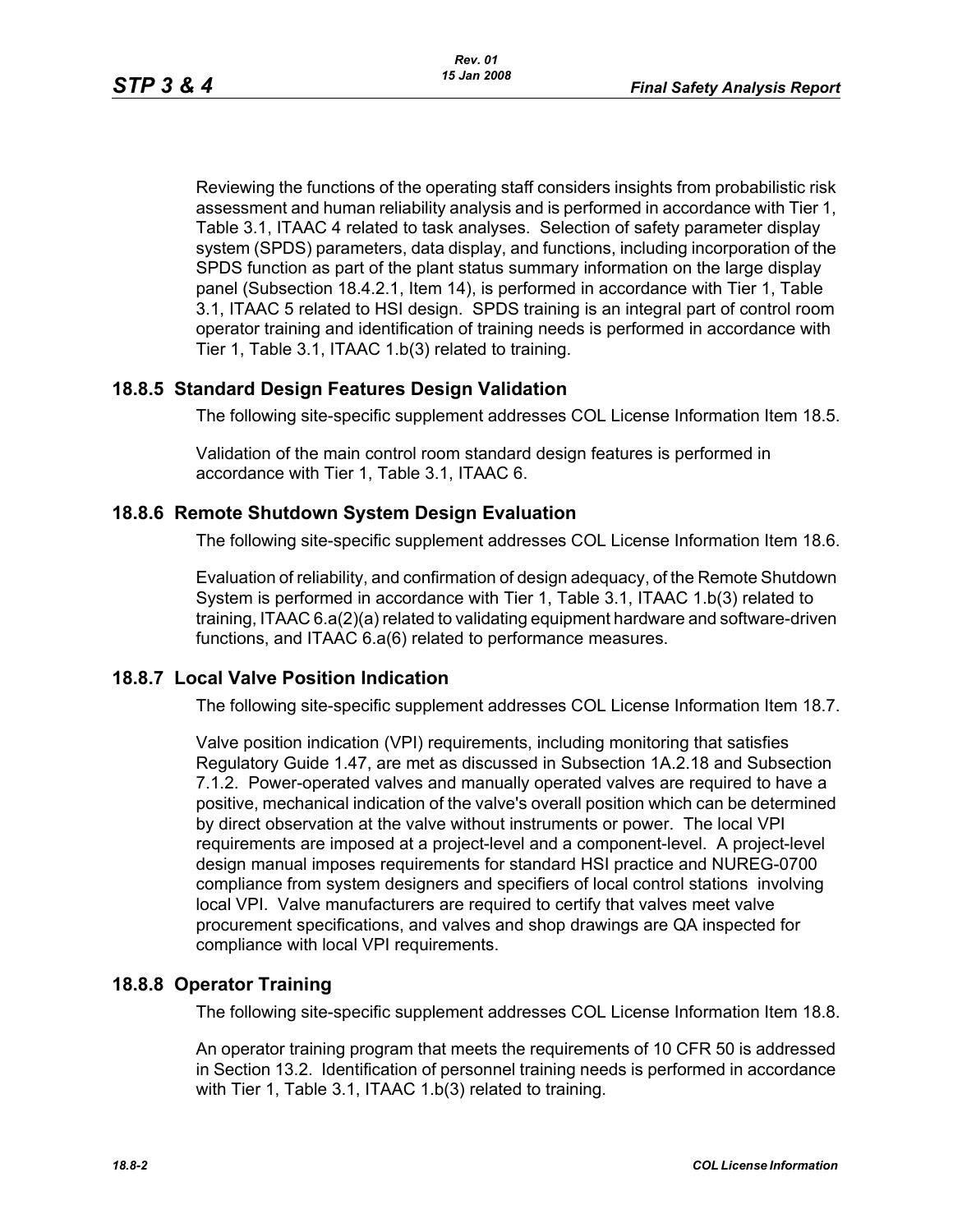# **18.8.9 Safety System Status Monitoring**

The following site-specific supplement addresses COL License Information Item 18.9.

The human factors aspects of TMI Item I.D.3 are addressed by the detailed design implementation process that is performed in accordance with Tier 1, Table 3.1 ITAAC. The design meets RG 1.47 (Bypassed and Inoperable Status Indication for Nuclear Power Plant Safety Systems) recommendations as described in Subsections 1A.2.18 and 7.1.2.10.2.

### **18.8.10 PGCS Malfunction**

STD DEP T1 3.4-1

*As part of the verification and validation effort, the COL applicant shall consider malfunctions of the Power Generation Control function of the process computer system* Plant Computer Functions *(Subsection 18.4.2.6.1).*

The following site-specific supplement addresses COL License Information Item 18.10.

Malfunctions of the Power Generation Control function are evaluated using dynamic task performance testing. The evaluation is performed in accordance with Tier 1, Table 3.1, ITAAC 6.a(5) related to operational conditions and upsets, and ITAAC 6.a(6) related to performance measures.

### **18.8.11 Local Control Stations**

The following site-specific supplement addresses COL License Information Item 18.11.

Evaluation of operations at local control stations critical to plant safety is performed in accordance with Tier 1, Table 3.1, ITAAC 2.a(3) related to critical functions, ITAAC 4.a(3) related to critical tasks, and ITAAC 6.a(4)(a) related to function and task achievement.

# **18.8.12 As-Built Evaluation of MCR and RSS**

The following site-specific supplement addresses COL License Information Item 18.12.

The as-built configurations of the main control room (MCR) and the remote shutdown system (RSS) are verified for conformance with the validated configurations. The verification is performed in accordance with Tier 1, Table 3.1, ITAAC 7, and the results are documented in a report.

### **18.8.13 Accident Monitoring Instrumentation**

The following site-specific supplement addresses COL License Information Item 18.13.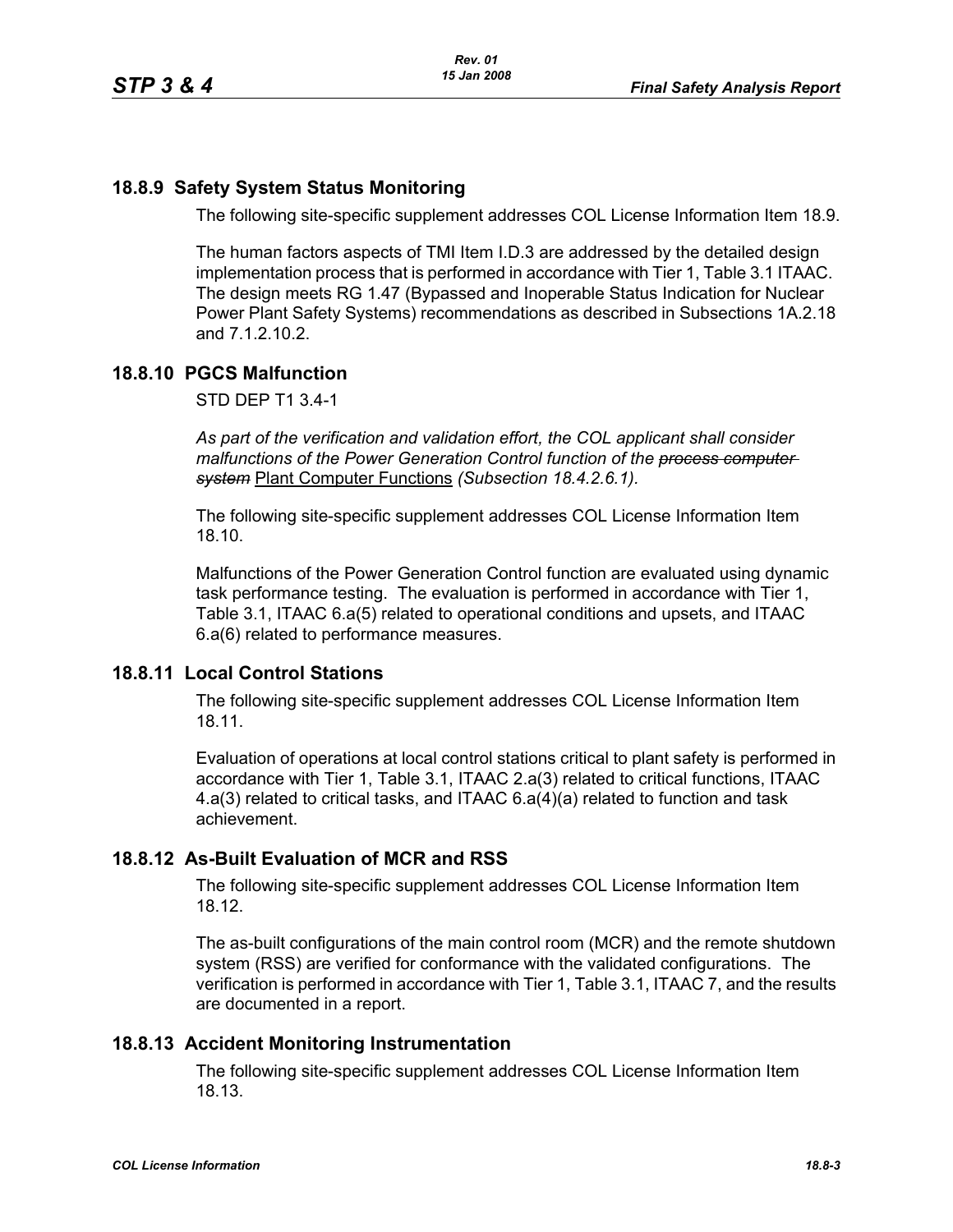Accident monitoring instrumentation requirements, including TMI Item II.F.1 and the recommendations of Regulatory Guide 1.97, are met as discussed in Subsection 1A.2.17 and Section 7.5. TMI Item II.F.1 in NUREG-0737 (Clarification of TMI Action Plan Requirements, November 1980) concerns the potential for increased operator error due to adding accident monitoring displays and controls in the control rooms of existing plants. Accident monitoring instrumentation is part of the integrated HSI that is human factor engineered according to the HSI design implementation process described in Appendix 18E. The process considers (a) the use of accident monitoring information by an operator during both normal and abnormal plant conditions, (b) integration into emergency procedures, (c) integration into operator training, and (d) other alarms during emergency and need for prioritization of alarms.

# **18.8.14 In-Core Cooling Instrumentation**

The following site-specific supplement addresses COL License Information Item 18.14.

The standard ABWR design has reactor pressure vessel (RPV) level instrumentation that provides adequate detection and indication of in-core cooling as required by this TMI item (Ref: NUREG-1503, Subsection 20.5.30). In-core cooling instrumentation requirements, including TMI Item II.F.2 and the recommendations of Regulatory Guide 1.97, are met as discussed in Subsection 1A.2.16 and Section 7.5.

In-core cooling instrumentation is part of the integrated HSI that is human factor engineered according to the HSI design implementation process described in Appendix 18E. The process considers the types and locations of displays and alarms. It also considers (a) the use of in-core cooling information by an operator during both normal and abnormal plant conditions, (b) integration into emergency procedures, (c) integration into operator training, and (d) other alarms during emergency and need for prioritization of alarms.

### **18.8.15 Performance of Critical Tasks**

### STD DEP T1 3.4-1

*The COL applicant shall evaluate the adequacy of the HSI with respect to providing the controls, displays and alarms necessary for timely performance of critical tasks. Critical tasks shall include, as a minimum, those operator actions which have significant impact on the PRA results, as presented in Section 19D.7, and the operator actions to isolate the reactor and inject water for the postulated event scenarios of a commonmode failure of the Safety System Logic and Control System and/or the Essential Multiplexing System* Communication Function *concurrent with the design basis main steamline, feedwater line or shutdown cooling line break LOCA (Paragraph V.2.d of Table 18E-1). The results of this evaluation shall be placed in the HFE Issue Tracking System.*

The following site-specific supplement addresses COL License Information Item 18.15.